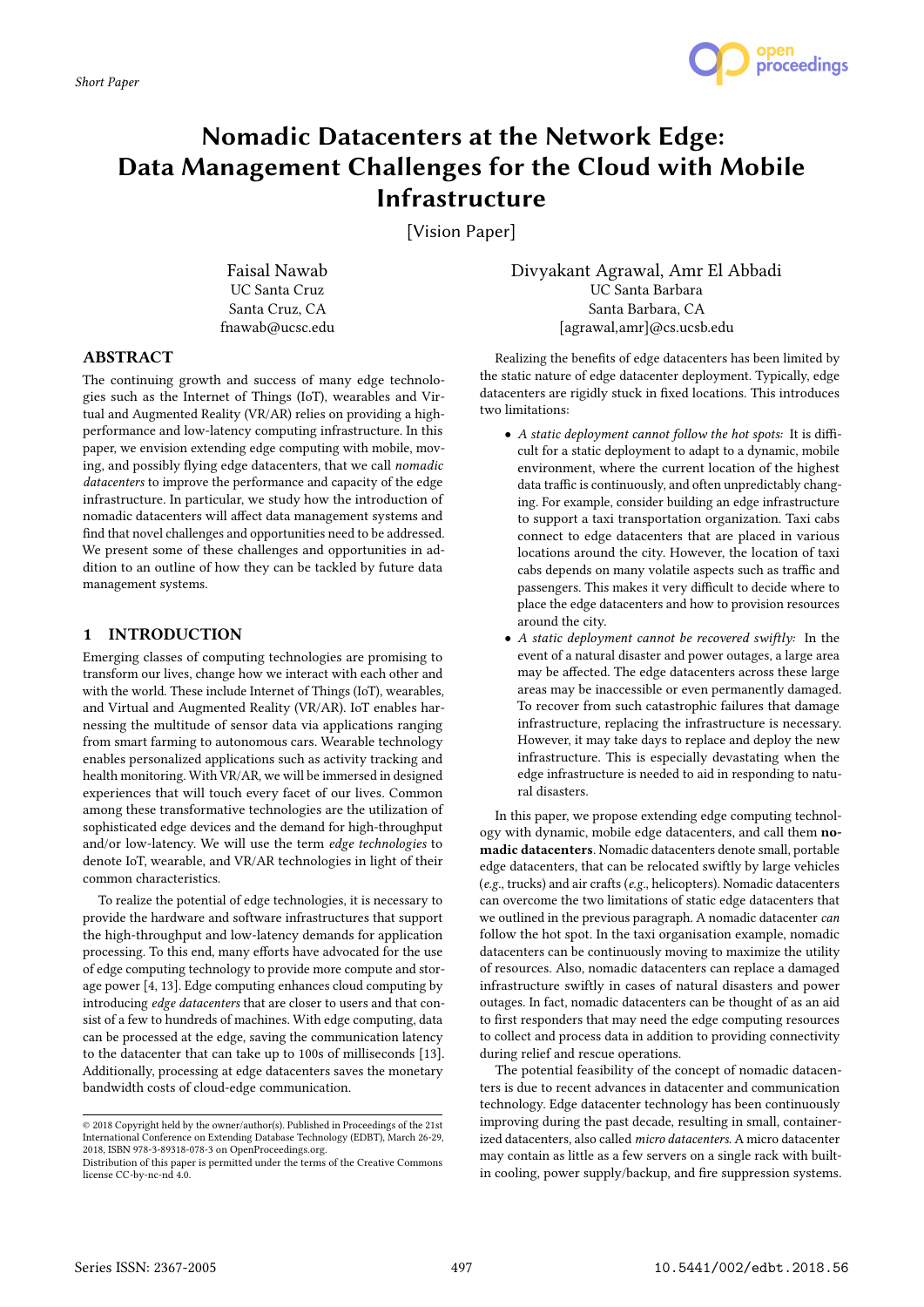Already, these micro datacenters are being leveraged for their portable nature that allows deploying them in remote areas such as shallow- and deep-water oil rigs [1]. Our proposal is to leverage this portability to react to dynamic, mobile edge applications and actively follow hotspots in addition to replacing damaged edge infrastructure.

The other technology that is enabling nomadic datacenters is  $5<sup>th</sup>$  generation mobile networks (5G). 5G is 4G's successor telecommunication standard. It aims to provide lower latency, higher communication throughput, and low power transmission. More importantly, 5G is geared towards supporting emerging edge applications, such as ones based on IoT and wearables. This is envisioned by providing support of device-to-device and mobile broadband communication. This is significant for the realization of nomadic datacenters that will rely on wireless communication to connect to edge users/devices and the cloud. 5G will allow larger-scale communication between a nomadic datacenter and edge users and devices through device-to-device and mobile broadband communication. Also, nomadic datacenters would need a large capacity wireless link to connect to the backbone in the cloud. 5G's larger capacity will ameliorate the capacity limits of wireless telecommunication technology compared to wired and optical fiber communication. Also, nomadic datacenters would typically be powered for long (or all) durations on batteries. Thus, low power consumption based on 5G is an important feature.

The concept of a nomadic datacenter is not new, as many have suggested the idea for its practical uses in many applications [12]. However, it was not realized because the relevant communication and datacenter technologies were not ready. With the advances of micro datacenters and 5G telecommunication, nomadic datacenters are positioned to be a reality now more than ever.

In this paper, we envision the last piece in the puzzle of making nomadic datacenters a feasible technology—we propose the study of data management systems for nomadic datacenters. In addition to the hardware and communication infrastructures (i.e., micro datacenters and 5G) to realize nomadic datacenters, data management technology must be revisited to tackle the unique challenges and exploit the opportunities of the new edge architecture. We present a system model that encompasses several scenarios of how nomadic datacenters will be realized. Then, our study of the system model reveals a set of novel data management challenges and opportunities. We present these challenges, opportunities and a roadmap to tackle them.

## 2 A SYSTEM MODEL FOR NOMADIC DATACENTERS

In this section, we present our vision of emerging system models of nomadic datacenters. The development of these system models is important to guide the design decisions and identification of the salient properties of the new technology. We begin by describing the base architecture of nomadic datacenters and its interaction with the cloud, users, and other edge datacenters. Then, we discuss how the model can be adapted to various properties of nomadic datacenter deployments that have varying sizes and mobility characteristics.

The base system model consists of three tiers (shown in Figure 1):

• (1) Cloud tier: This denotes the cloud resources at traditional, large datacenters.



Figure 1: The system model with nomadic datacenters.

- (2) Edge tier: This denotes the resources at edge and nomadic datacenters. Edge datacenters communicate with the cloud tier through high-bandwidth links, such as fiber optics, and nomadic datacenters communicate with the cloud tier via wireless telecommunication (e.g., 5G). However, nomadic datacenters are also capable of communicating with other edge datacenters through wireless links. This will enable coordination between nodes in the edge tier and also enables relaying communication between nomadic datacenters and the cloud tier through intermediate edge datacenters.
- (3) User tier: This denotes the users and devices generating data and making requests. Nodes in the user tier, that we will call user nodes, communicate with the application through the edge tier, if an edge or nomadic datacenter is nearby. Typically, this communication would be through wireless links, using Wi-Fi technology. If no edge or nomadic datacenter is nearby, then the user nodes communicate directly with the cloud tier.

Nomadic datacenters will vary in size to adapt to various application and environment requirements. We abstract the different sizes of nomadic datacenters to fall in one of three sizes: (1) Light: This represents nomadic datacenters that contain a single machine and minimal datacenter capabilities for cooling and security. This is ideal in cases where the nomadic datacenter should be carried by small vehicles, such as drones. (2) Medium: This represents nomadic datacenters that contain a few machines and is ideal to be carried by small vehicles such as taxi cabs. (3) Heavy: This represents nomadic datacenters that resemble current micro datacenters that contain 4 or more machines with various datacenter capabilities. This is ideal for cases where a truck or an aircraft carries the datacenter. The size of the nomadic datacenter influences its mobility characteristics. For example, light nomadic datacenters can be deployed for high mobility scenarios with constant movement and relatively smaller vehicles (e.g., drones). Medium ones can be deployed on medium-sized vehicles, and thus can be used for mobility cases in urban settings. Heavy nomadic datacenters has relatively restricted mobility and are ideal in cases where mobility is in reaction to a non-frequent event.

Given this view of the system model of nomadic datacenters, we discuss some data management issues in the context of nomadic datacenters.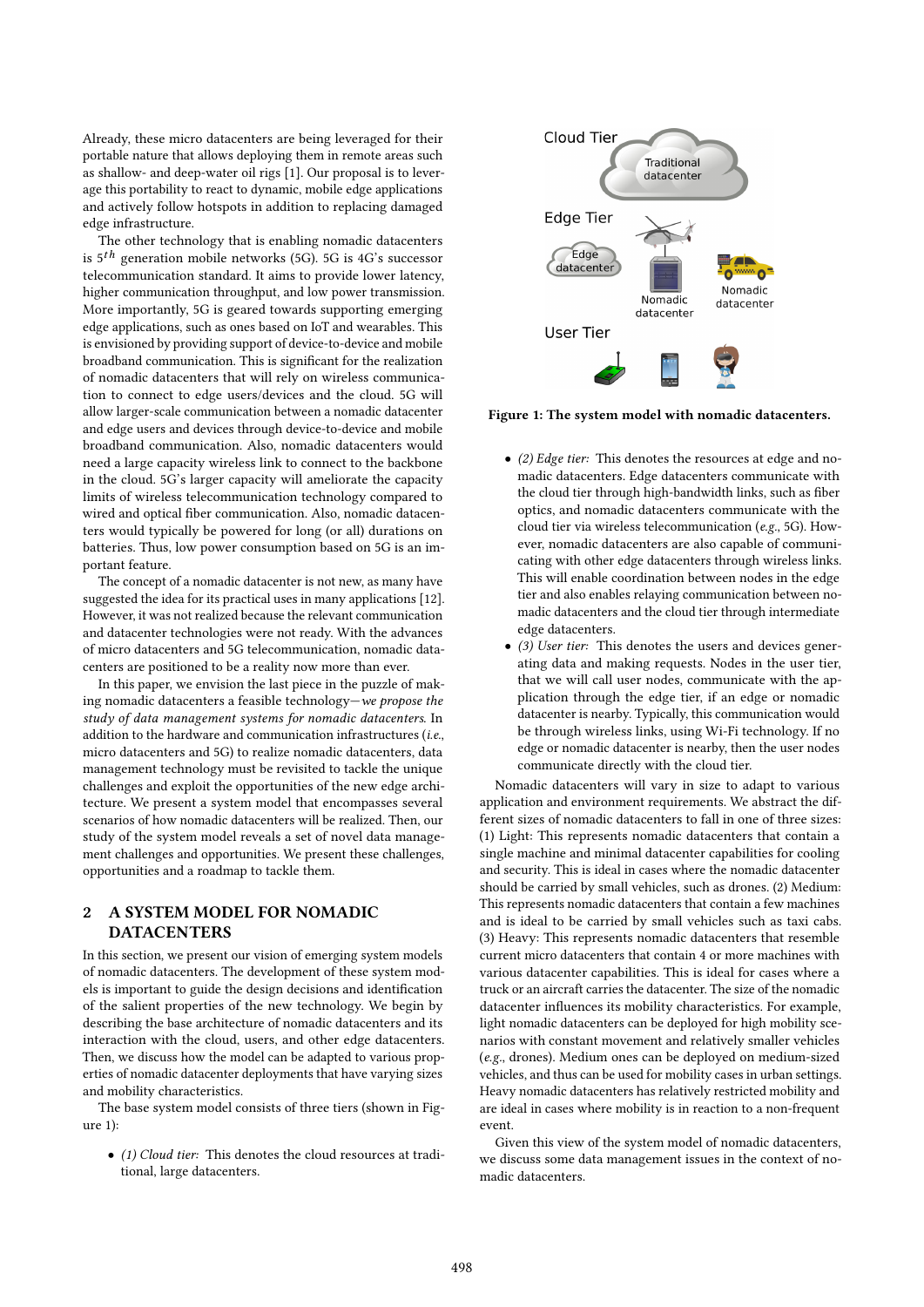|                  | Centralized       | Extended              |
|------------------|-------------------|-----------------------|
|                  | Infrastructure    | Infrastructure        |
| <b>Static</b>    | Client-Server     |                       |
| <b>Resources</b> | (Cloud Computing) | <b>Edge Computing</b> |
| Mobile           | <b>MDMS</b>       | Nomadic Datacenters   |
| <b>Resources</b> |                   |                       |

Table 1: The high-level differences in the system model of Nomadic datacenter in comparison to other system models.

### 3 DATA MANAGEMENT FOR NOMADIC DATA CENTERS

In the nomadic datacenter architecture, is there a need for innovation in data management systems to support the new environment or do existing systems suffice? This section answers this question by discussing how the nomadic datacenter architecture is positioned in relation to early work on mobile databases (Section 3.1). Then, we show how the unique properties of nomadic datacenters require innovation in data management systems in Section 3.2.

## 3.1 Nomadic Datacenters in the Space of Mobile Data Management

Building data management systems for mobile environments has been studied extensively for a number of decades [3, 6, 8, 9]. In these early works, that we will denote as mobile data management systems (MDMS), users and data copies are mobile and may use wireless communication. These properties are similar to the properties brought forth in the nomadic datacenters system model (Section 2).

So, can we just use MDMS [3, 6, 8, 9] to build solutions for nomadic datacenters? Our study of MDMS systems have revealed that they are an excellent starting point and basis for data management solutions for nomadic datacenters. MDMS outlines many solutions to tackle challenges that also arise in nomadic datacenters such as resources asymmetry, mobility, caching, and energy efficiency. Many of these techniques can—and should—be adopted by data management systems for nomadic datacenters.

However, there is a key difference in the nomadic datacenters architecture compared to early MDMS architectures. In MDMS, there is a "core" database and mobile users. This makes MDMS consider a centralized infrastructure with mobile resources. For nomadic datacenters, the users are mobile like MDMS, but the infrastructure is different. The infrastructure in nomadic datacenters is extended beyond a centralized location to mobile edge nodes (i.e., nomadic and edge datacenters).

Table 1 summarizes the high-level position of nomadic datacenters compared to relevant architectures. An interesting relation that can be observed from the table is that a nomadic datacenters architecture to MDMS is what edge computing is to cloud computing. Therefore, the data management challenges of edge computing in comparison to cloud computing will likely exist for nomadic datacenters in comparison to MDMS. The nature of these challenges stems from the fact that edge resources are more powerful than client machines, and thus there is an opportunity to leverage them more aggressively for data management tasks like caching [5], and offloading [11, 14]. This makes the caching and offloading results for edge computing [5, 11, 14] different from ones for MDMS [3, 6, 8, 9].

Although transforming edge solutions to adapt to the nomadic datacenter architecture is important and may entail interesting designs, we are interested more in the novel challenges and opportunities that are unique to nomadic datacenter architecture. The next section introduces such challenges and opportunities.

#### 3.2 New Challenges and Opportunities

We postulate that the nomadic datacenter architecture has fundamental differences compared to previous architectures and combinations of previous architectures (e.g., MDMS with edge computing). These differences require innovative solutions to tackle the challenges and benefit from the opportunities of nomadic datacenters. In this section, we present the imminent challenges and opportunities in this space.

3.2.1 The wireless link: a bottleneck and an opportunity. Nomadic datacenters communication with users, other edge and nomadic datacenters, and the cloud tier through wireless links. Although emerging technology such as 5G will ameliorate this bandwidth limitation of wireless links, they are still limited compared to wired infrastructures. In addition, communication between nomadic datacenters and users and other edge datacenters will likely still rely on Wi-Fi or similar technologies. Therefore, communication bandwidth will be an extremely costly resource for nomadic datacenters. This is not the case for other architectures. (Unlike MDMS, a nomadic datacenter manages the data of a large number of users and thus require a significantly larger bandwidth than a single MDMS client.) The bandwidth cost significantly affects the design trade-offs space for data management tasks as we outline in the next example.

A case study on coordination. An example of a data management task that will be affected by the high bandwidth cost is coordination. Coordination is necessary to maintain consistency across different copies of data via protocols such as Two-Phase Commit [7], Paxos [10], and others. Coordination is communicationintensive, where each request is typically coordinated among nodes that hold copies of the accessed data. Take for example a scenario of two nomadic datacenters, A and B, that are located to be close to a large event that is anticipated to generate a lot of traffic. Both nomadic datacenters,  $A$  and  $B$ , are providing access to the same data but half the users are connected to A and the other half is connected to B. Now, in applications where requests would require coordination (such as OLTP transactions), A and B must coordinate every request they receive. For example, a request that is received at A would create a coordination request from A to B. This means that, potentially, double the wireless link bandwidth is consumed than necessary. This is exacerbated for cases with more nomadic datacenters and represents a major source of wasted resources and stress to the most limited nomadic datacenter resource—communication bandwidth.

Optimizing the bandwidth of coordination is an open challenge for nomadic datacenters and can be tackled based on familiar approaches in batching and compression. However, there are also opportunities for innovative solutions to this problem that are allowed by the unique architecture of nomadic datacenters. Specifically, since all communication is through the wireless medium, nodes can eavesdrop on other nodes' communication. Consider our earlier coordination scenario where A receives a request and then coordinate with  $B$ . Since  $B$  can eavesdrop on the communication from the user to A, then it already knows about the request, even before A initiates coordination for it. This allows efficient alternatives to coordination. For example, B can signal